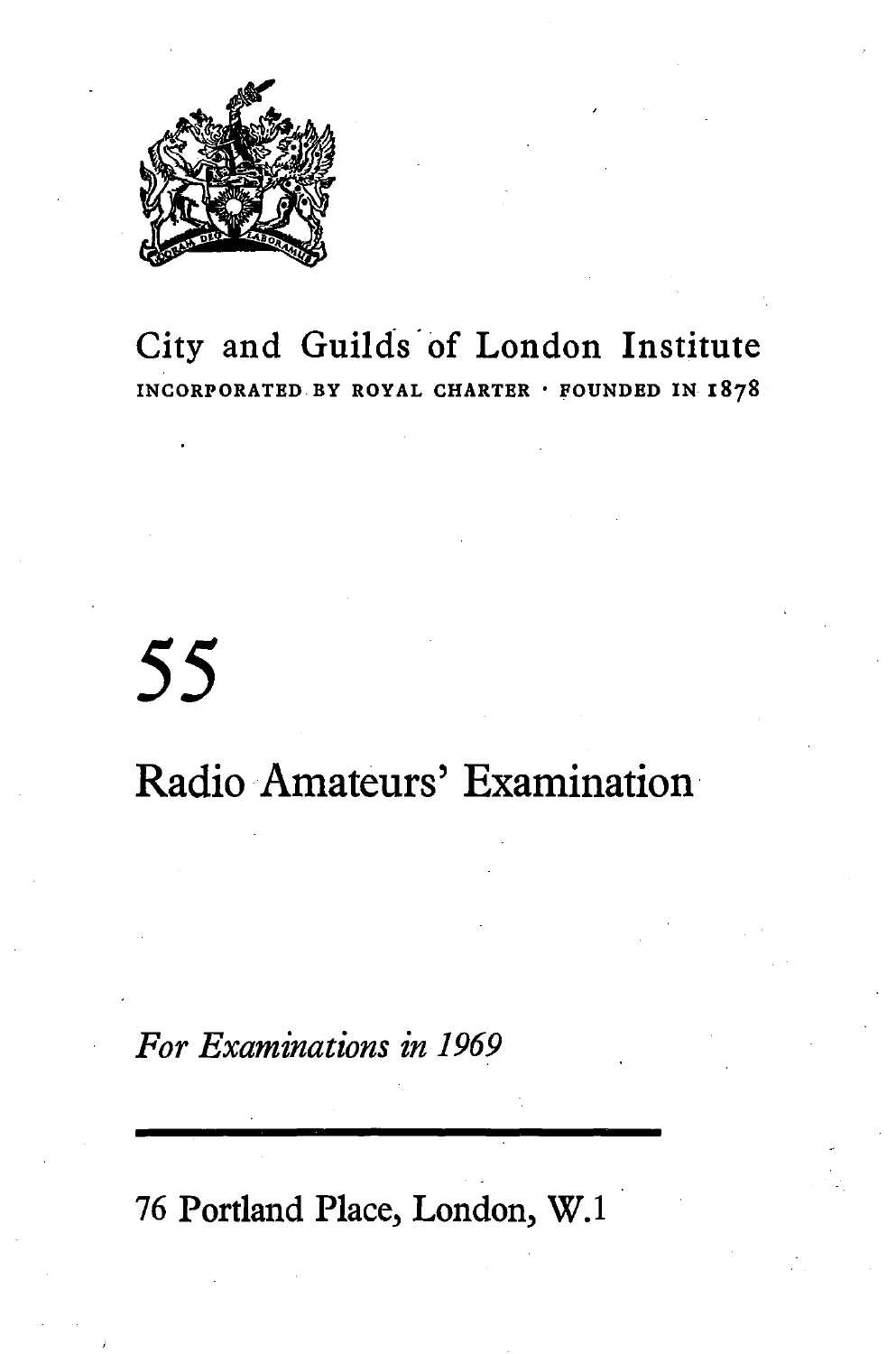### The Advisory Committee of the City and Guilds of London Institute

### 55. RADIO AMATEURS' EXAMINATION

*List of Members, March 1968* 

CHAIRMAN: w. A. SCARR, M.A.

Name of Member:

Body represented:

W. A. SCARR, M.A.<br>L. E. NEWNHAM, B.SC.

L. E. NEWNHAM, B.sc. . *Radio Society of Great Britain.* 

W. SWINNERTON, B.SC.(ECON,)

P. N. PARKER, M.B.E., c.ENG. M.I.E.E. *Post Office Engineering Dept.* 

D. N. CORFIELD, D.L.C.(HONS.), *Institution of Electrical Engineers.*  A.M.I.E.E,

J. P. WOLFENDEN, M.Sc., F.1.E.E. *Association of Technical Institutions.* 

G. c. OXLEY, M.I.E.E.

M. E. SPRINKS, H.M.I. JOHN CLARRICOATS, O.B.E. w. M. DUNELL, GRAD.I.E.R.E. J.P. TWINING, M.A. J. R. WALL, M.A. B. J. CHAMBERS, B,A.

J. W. WALL *Post Office Wireless Telegraphy Section.* 

R. G. D. HOLMES, F.I.E.E,, M.I.E.R.E. *Institution of Electronic and Radio Engineers.*  W. A. G. EASTON, M.A., A.M.I.MECH.E. *Association of Principals of Technical Institutions.* 

> *Association of Teachers in Technical· Institutions.*

*Department of Education and Science.* 

*} Additional Advisers nominated by the City and Guilds of London Institute.* 

*}city and Guilds of London Institute.*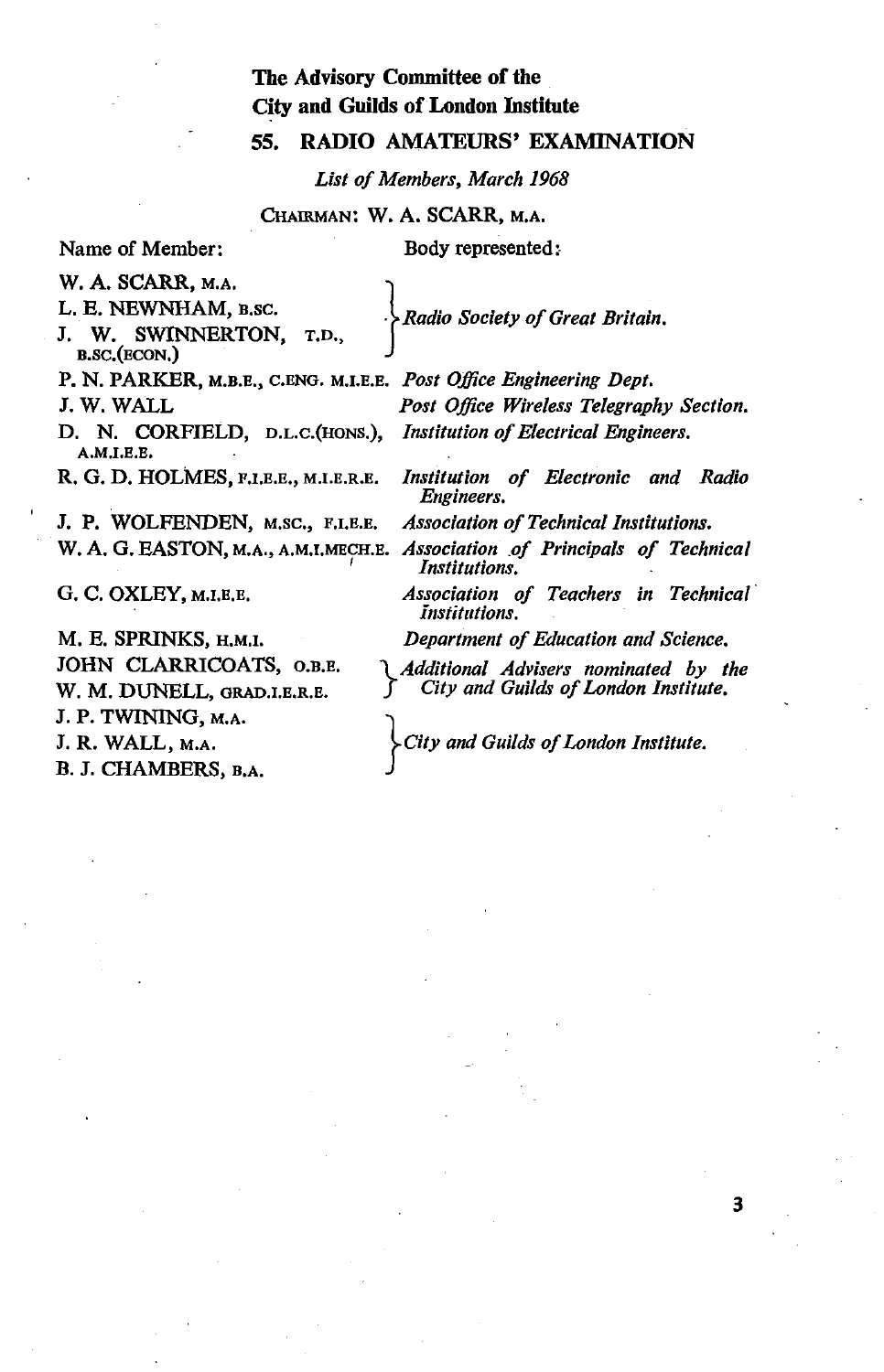# *55. Radio Amateurs' Examination*

The Postmaster-General requires that *every* applicant for an Amateur (Sound) Licence or an Amateur (Television) Licence must have passed the Radio Amateurs' Examination as evidence of his possessing the requisite theoretical technical knowledge. Every applicant for an Amateur (Sound) Licence must also have passed the Post Office Morse Test within one year of applying for the licence.

The Radio Amateurs' Examination is held twice a year, normally in May and December, and is a Pass examination, consisting of a single question paper of three hours' duration. Each paper is divided into two parts. Part I contains only two questions, each of them compulsory. These questions are drawn from items 1 and 2 of the syllabus. Part II consists of eight questions, drawn from the remaining items of the syllabus, of which six only should be attempted. Candidates are expected to achieve a Pass in each of the Parts separately; failure in either Part entails failure in the examination as a whole. Each candidate will receive a record of performance giving the class of result (Pass or Fail) in the examination as a whole and an indication of performance (Pass or Fail) in the separate parts of the examination.

The examination is open to all candidates, whether they have attended a course of tuition or not, and a certificate will be awarded to successful candidates.

Where courses are provided, it is recommended that theoretical lectures should be accompanied, wherever possible, by simple practical demonstrations and students should be encouraged to regard practical work as an integral part of their training. Unauthorized radiation must, of course, be avoided.

No Full Technological Certificate is awarded in this subject.

#### **SYLLABUS:**

#### **PART I**

#### l. *Licensing Conditions*

Conditions (terms, provisions and limitations) laid down by **H.M.**  Postmaster-General in the Amateur (Sound) Licence A, including the Notes appended, covering the purpose for which the transmitters may be used; types of signals permissible; types of emission; power, frequency control and measurements; avoidance of interference to other stations. particularly in bands shared with other services; qualifications of operators; log-keeping and use of call signs.

*s*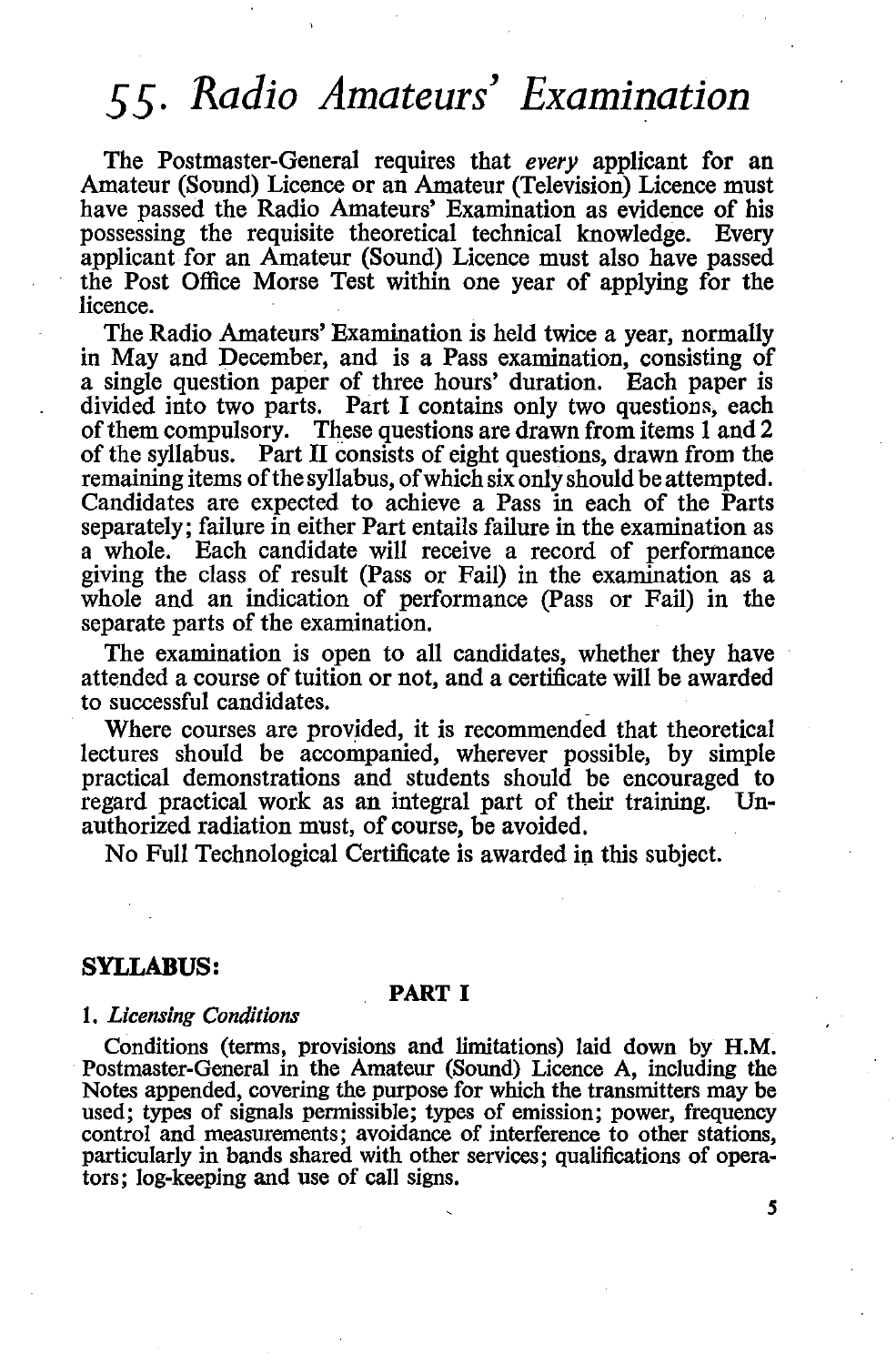#### 2. *Transmitter Interference*

Frequency stability. Avoidance of harmonic radiation and of interference by shock excitation; use of key-click filters and other means of preventing spurious emissions. Dangers of over-modulation. Devices for reducing interference with nearby radio and television receivers.

#### PART II

#### 3. *Elementary Electricity and Magnetism*

Elementary theory of electricity; conductors and insulators; units; Ohm's Law; resistors in series and parallel. Power. Permanent magnets and electro-magnets and their use in radio work. Primary cells. Self and mutual inductance; types of inductors used in receiving and transmitting circuits. Capacitance; construction of various types of capacitors and their arrangement in series or parallel.

#### 4. *Elementary Alternating Current Theory*

Alternating currents and voltages. Alternating current theory incorporating circuits with inductance, capacitance and resistance. Impedance, resonance, coupled circuits; acceptor and rejector circuits. The transformer.

#### *5. Thermionic Valves and Semiconductors*

Characteristics and essential construction of semi-conductor diodes, transistors, thermionic diodes, triodes and multi-electrode valves. Use of semi-conductor devices and valves as oscillators, amplifiers, detectors and frequency-changers. Distortion: harmonics. Push-pull. Power rectification; stabilization and smoothing; typical power packs for lowpower transmitters and receivers.·

#### 6. *Radio Receivers*

Typical receivers; principles and operation of T.R.F. and superheterodyne receivers. C.W. reception. Interference caused by receivers.

#### *1. Low Power Transmitters*

· Oscillator circuits; use of quartz crystals to control oscillators; frequency multipliers, power amplifiers. Methods of keying transmitters. Methods of modulation and types of emission in current use.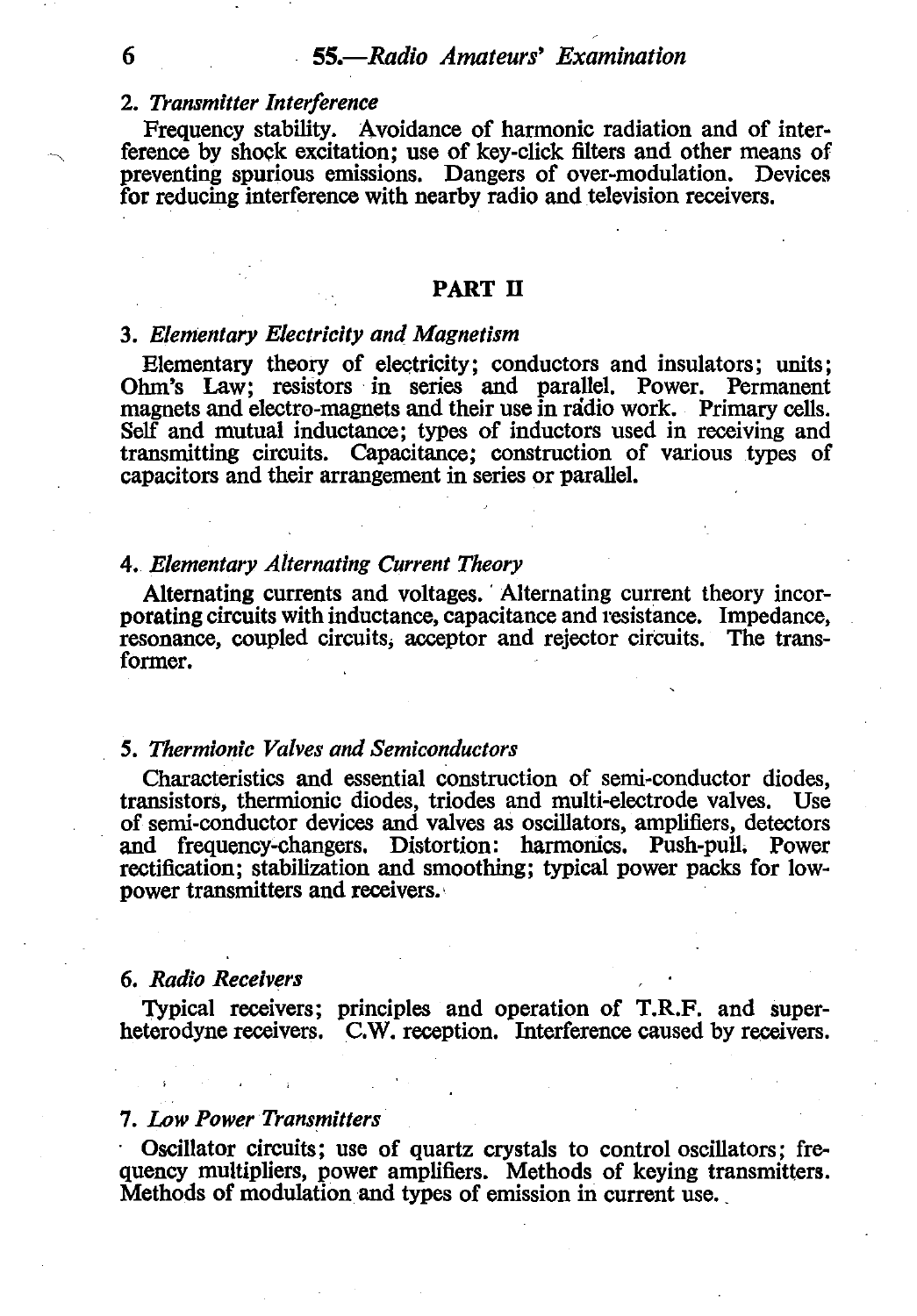#### 8. *Propagation*

Nature and propagation of radio waves. Ionospheric and tropospheric conditions and their effect on propagation. Relationship between wavelength, frequency and velocity of propagation.

#### 9. *Aerials*

Common types of receiving and transmitting aerials. Transmission lines. Directional systems. Aerial couplings to lines and transmitters. Matching.

#### 10. *Measurements*

Measurement of frequency. Operation of simple frequency meters, including crystal-controlled types. Use of verniers and other interpolation methods. Artificial aerials and their use for lining-up transmitters. Measurement of the power input to the final stage(s) of a transmitter. Measurement of current and voltage at audio and radio frequencies. Use of cathode-ray oscilloscope for the examination and measurement of waveform.

#### **Textbooks**

"How to Become a Radio Amateur" (Radio Services Dept., **G.P.O.**  London, E.C.1).

Radio Society of Great Britain publications (R.S.G.B.):

"A Guide to Amateur Radio"

"The Morse Code for Radio Amateurs"

"The Radio Amateurs Examination Manual"

"The Amateur Radio Handbook"

"Foundations of Wireless". M. G. Scroggie. (Iliffe.)

"Basic Electricity". R.A.F. A.P.3372. (H.M.S.O.)

"Basic Electronics", Parts 1-6. (Technical Press Ltd.)

"Radio and Line Transmission", Parts I and II. Danielson and Walker.  $($ Iliffe. $)$ 

"Radio", Vol. 1. Tucker and Wilkinson. (English Universities Press.) "Radio Servicing". L. Butterworth. (English Universities Press;)

#### Philip's Paperbacks (Iliffe):

"Direct Current"

"Alternating Current'"

"Radio Valves"

"Measuring Instruments"